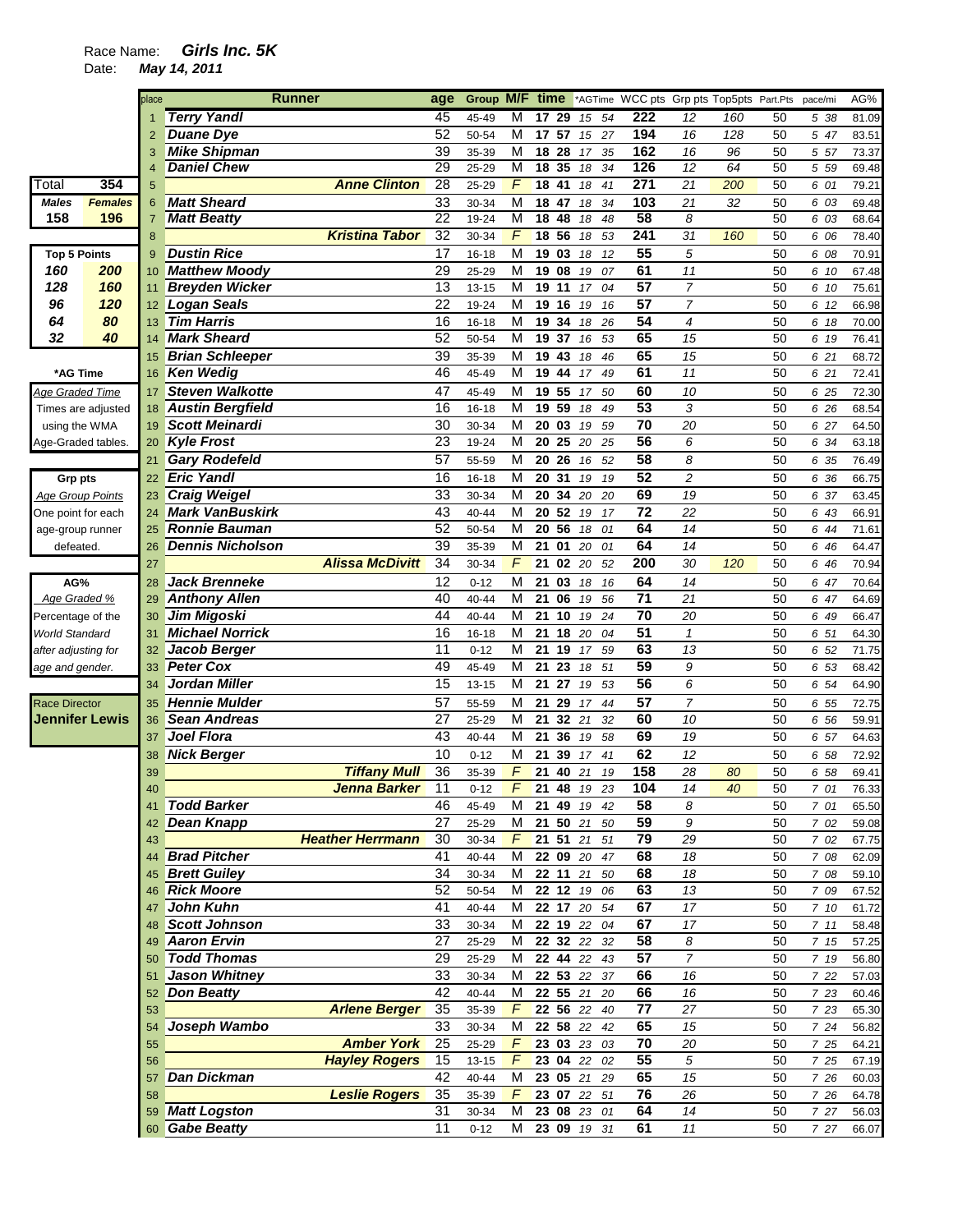| place | <b>Runner</b>            | age | Group M/F time                   |                   |             |    |    |                 | *AGTime WCC pts Grp pts Top5pts Part.Pts |    | pace/mi | AG%   |
|-------|--------------------------|-----|----------------------------------|-------------------|-------------|----|----|-----------------|------------------------------------------|----|---------|-------|
| 61    | <b>Tess Wise</b>         | 14  | F<br>$13 - 15$                   | 23 11             |             | 21 | 50 | 54              | 4                                        | 50 | 728     | 67.78 |
| 62    | <b>Nicole Andreas</b>    | 28  | $\sqrt{2}$<br>25-29              | 23 13             |             | 23 | 13 | 69              | 19                                       | 50 | 7 28    | 63.75 |
| 63    | <b>Ray Seals</b>         | 23  | M<br>19-24                       | 23 14             |             | 23 | 14 | $\overline{55}$ | 5                                        | 50 | 7 29    | 55.52 |
| 64    | <b>Brian Hewitt</b>      | 38  | M<br>35-39                       | 23 15             |             | 22 | 18 | 63              | 13                                       | 50 | 7 29    | 57.84 |
| 65    | <b>Charles DePew</b>     | 33  | М<br>30-34                       | 23                | 16          | 22 | 59 | 63              | 13                                       | 50 | 7 29    | 56.09 |
| 66    | <b>Richard Smith</b>     | 65  | М<br>65-69                       | 23 25             |             | 18 | 01 | 52              | $\overline{c}$                           | 50 | 7 32    | 71.63 |
| 67    | <b>John Berger</b>       | 34  | M<br>30-34                       | 23 26             |             | 23 | 04 | 62              | 12                                       | 50 | 7 33    | 55.94 |
| 68    | <b>Dave Snow</b>         | 34  | M<br>30-34                       | 23                | 27          | 23 | 04 | 61              | 11                                       | 50 | 7 33    | 55.91 |
| 69    | <b>Mason Stitt</b>       | 13  | M<br>13-15                       | 23 29             |             | 20 | 53 | 55              | 5                                        | 50 | 7 34    | 61.76 |
| 70    | <b>Amelia Dick</b>       | 14  | F<br>13-15                       | 23 30             |             | 22 | 08 | 53              | 3                                        | 50 | 7 34    | 66.86 |
| 71    | <b>Dale Bolser</b>       | 51  | M<br>50-54                       | 23 32             |             | 20 | 25 | 62              | 12                                       | 50 | 7 34    | 63.18 |
|       | <b>Geoff Williams</b>    | 42  | М<br>40-44                       | 23 42             |             | 22 | 04 | 64              | 14                                       | 50 | 7 38    | 58.46 |
| 73    | <b>Bob Gibbs</b>         | 59  | M<br>55-59                       | 23 55             |             | 19 | 24 | 56              | 6                                        | 50 | 7 42    | 66.48 |
| 74    | <b>Gina Jones</b>        | 41  | F<br>40-44                       | 23                | 57          | 22 | 50 | 72              | 22                                       | 50 | 7 43    | 64.82 |
| 75    | <b>Rod Waltz</b>         | 50  | M<br>50-54                       | 23 59             |             | 20 | 59 | 61              | 11                                       | 50 | 7 43    | 61.49 |
| 76    | <b>Eileen Cravens</b>    | 54  | F<br>50-54                       | 24 04             |             | 19 | 41 | 63              | 13                                       | 50 | 7 45    | 75.16 |
| 77    | <b>Keith Webster</b>     | 46  | М<br>45-49                       | 24 09             |             | 21 | 48 | 57              | $\overline{7}$                           | 50 | 7 46    | 59.17 |
| 78    | <b>Matt Amos</b>         | 33  | M<br>30-34                       | 24 17             |             | 24 | 00 | 60              | 10                                       | 50 | 7 49    | 53.74 |
| 79    | <b>Josh Jones</b>        | 9   | M<br>$0 - 12$                    | 24 27             |             | 19 | 17 | 60              | 10                                       | 50 | 7 52    | 66.90 |
| 80    | <b>Adam Cobb</b>         | 28  | M<br>25-29                       | 24 34             |             | 24 | 34 | 56              | 6                                        | 50 | 7 54    | 52.52 |
|       | <b>Vinayak Vedantam</b>  | 15  | M                                |                   |             |    |    | 54              | $\overline{4}$                           |    |         |       |
| 81    |                          | 55  | 13-15<br>M                       | 24 37             |             | 22 | 49 | 55              |                                          | 50 | 7 55    | 56.55 |
| 82    | <b>Ronnie Lindley</b>    |     | 55-59                            | 24 41             |             | 20 | 43 |                 | 5                                        | 50 | 7 57    | 62.25 |
| 83    | <b>Jane Terashima</b>    | 61  | F<br>60-64                       | 24 49             |             | 18 | 23 | 56              | 6                                        | 50 | 7 59    | 80.48 |
| 84    | <b>Steven Dick</b>       | 49  | M<br>45-49                       | 24 54             |             | 21 | 57 | 56<br>62        | 6                                        | 50 | 8 01    | 58.76 |
| 85    | Jesse Jeynes             | 38  | М<br>35-39                       | 24 56             |             | 23 | 55 |                 | 12                                       | 50 | 8 02    | 53.94 |
| 86    | <b>Scott Silverman</b>   | 52  | М<br>50-54                       | 24 57             |             | 21 | 28 | 60              | 10                                       | 50 | 8 02    | 60.08 |
| 87    | <b>Hennie VanNiekerk</b> | 47  | М<br>45-49                       | 24 59             |             | 22 | 23 | 55              | 5                                        | 50 | 8 02    | 57.64 |
| 88    | <b>Cliff Dickman</b>     | 13  | М<br>13-15                       | 25 12             |             | 22 | 25 | 53              | 3                                        | 50 | 8 07    | 57.56 |
| 89    | <b>Parker Jeynes</b>     | 10  | M<br>$0 - 12$                    |                   | 25 14       | 20 | 37 | 59              | 9                                        | 50 | 8 07    | 62.57 |
| 90    | <b>Quyen Wolfe</b>       | 33  | F<br>30-34                       | 25                | 15          | 25 | 07 | 78              | 28                                       | 50 | 8 08    | 58.92 |
| 91    | <b>Tom Avery</b>         | 40  | M<br>40-44                       | 25                | 22          | 23 | 58 | 63              | 13                                       | 50 | 8 10    | 53.81 |
| 92    | <b>Leann Brenneke</b>    | 11  | F<br>$0 - 12$                    | 25 26             |             | 22 | 37 | 63              | 13                                       | 50 | 8 11    | 65.43 |
| 93    | Nathan Dickman           | 10  | M<br>$0 - 12$                    | 25                | 30          | 20 | 50 | 58              | 8                                        | 50 | 8 12    | 61.91 |
| 94    | <b>Chris Larsen</b>      | 40  | М<br>40-44                       | 25 31             |             | 24 | 07 | 62              | 12                                       | 50 | 8 13    | 53.49 |
| 95    | <b>Amy Rodeghero</b>     | 27  | $\sqrt{2}$<br>25-29              | 2532              |             | 25 | 32 | 68              | 18                                       | 50 | 8 13    | 57.96 |
| 96    | <b>Doug Fleenor</b>      | 25  | M<br>25-29                       | 25                | 36          | 25 | 36 | 55              | 5                                        | 50 | 8 14    | 50.39 |
| 97    | <b>Derrick Stump</b>     | 24  | М<br>19-24                       | 25 46             |             | 25 | 46 | 54              | $\overline{4}$                           | 50 | 8 18    | 50.06 |
| 98    | <b>Paul Bundschuh</b>    | 37  | M<br>35-39                       | 25 50             |             | 24 | 58 | 61              | 11                                       | 50 | 8 19    | 51.68 |
| 99    | <b>Ray Blevins</b>       | 53  | М<br>50-54                       | 25 51             |             | 22 | 04 | 59              | 9                                        | 50 | 8 19    | 58.46 |
| 100   | <b>Susan Miller</b>      | 42  | F<br>40-44                       |                   | 25 54       | 24 | 29 | 71              | 21                                       | 50 | 8 20    | 60.46 |
| 101   | <b>Nicole Thomas</b>     | 27  | 25-29<br>F                       |                   | 25 55 25 55 |    |    | 67              | 17                                       | 50 | 8 21    | 57.11 |
|       | 102 Dean Frame           | 50  | $\overline{\mathsf{M}}$<br>50-54 | $25\overline{57}$ |             | 22 | 42 | 58              | 8                                        | 50 | 8 21    | 56.83 |
| 103   | <b>Mindy Ward</b>        | 40  | $\overline{F}$<br>40-44          |                   | 25 59 24 58 |    |    | 70              | 20                                       | 50 | 8 2 2   | 59.28 |
| 104   | <b>Denise Selm</b>       | 40  | $\sqrt{ }$<br>$40 - 44$          |                   | 26 00 24    |    | 59 | 69              | 19                                       | 50 | 8 2 2   | 59.25 |
|       | 105 Tom Carrico          | 58  | 55-59<br>M                       |                   | 26 01 21    |    | 18 | 54              | $\boldsymbol{4}$                         | 50 | 8 2 2   | 60.59 |
|       | 106 Andy Frazier         | 32  | M<br>30-34                       |                   | 26 02 25 50 |    |    | 59              | 9                                        | 50 | 8 2 3   | 49.94 |
| 107   | <b>Kelly Weaver</b>      | 38  | $\sqrt{2}$<br>35-39              |                   | 26 10 25    |    | 29 | $\overline{75}$ | 25                                       | 50 | 8 25    | 58.09 |
|       | 108 Colin Reynolds       | 31  | M<br>30-34                       |                   | 26 12 26    |    | 04 | 58              | 8                                        | 50 | 8 26    | 49.47 |
| 109   | <b>Christie Larsen</b>   | 37  | $\sqrt{2}$<br>35-39              |                   | 26 15 25    |    | 42 | $\overline{74}$ | 24                                       | 50 | 8 27    | 57.57 |
| 110   | <b>Amy Decker</b>        | 45  | F<br>45-49                       |                   | 26 16 24    |    | 05 | 70              | 20                                       | 50 | 8 27    | 61.45 |
| 111   | <b>Tonya Paxton</b>      | 24  | F<br>19-24                       |                   | 26 19 26    |    | 19 | 65              | 15                                       | 50 | 8 28    | 56.24 |
| 112   | <b>Sarah Dickman</b>     | 11  | $\overline{F}$<br>$0 - 12$       |                   | 26 21 23 26 |    |    | 62              | 12                                       | 50 | 8 2 9   | 63.15 |
|       | 113 Joe Farlow           | 36  | M<br>35-39                       |                   | 26 24 25    |    | 41 | 60              | 10                                       | 50 | 8 30    | 50.22 |
| 114   | <b>Jessica McKinney</b>  | 34  | $\sqrt{2}$<br>30-34              |                   | 26 26 26 13 |    |    | $\overline{77}$ | 27                                       | 50 | 8 30    | 56.45 |
|       | 115 Aaron Johnson        | 35  | M<br>35-39                       | 26 27             |             | 25 | 53 | 59              | 9                                        | 50 | 8 31    | 49.83 |
|       | 116 Austin Farlow        | 8   | M<br>$0 - 12$                    |                   | 26 29 20    |    | 04 | 57              | $\boldsymbol{7}$                         | 50 | 8 31    | 64.27 |
| 117   | <b>Lori Bolser</b>       | 39  | F<br>35-39                       |                   | 26 31 25 39 |    |    | 73              | 23                                       | 50 | 8 3 2   | 57.68 |
| 118   | <b>Brandi Jackson</b>    | 30  | F<br>30-34                       |                   | 26 51 26 51 |    |    | 76              | 26                                       | 50 | 8 39    | 55.14 |
|       | 119 Rich Mangan          | 46  | M<br>45-49                       |                   | 26 54 24    |    | 17 | 54              | $\pmb{4}$                                | 50 | 8 39    | 53.12 |
|       | 120 Charles Warner       | 52  | $\overline{\mathsf{M}}$<br>50-54 |                   | 27 00 23 14 |    |    | 57              | $\overline{7}$                           | 50 | 8 41    | 55.52 |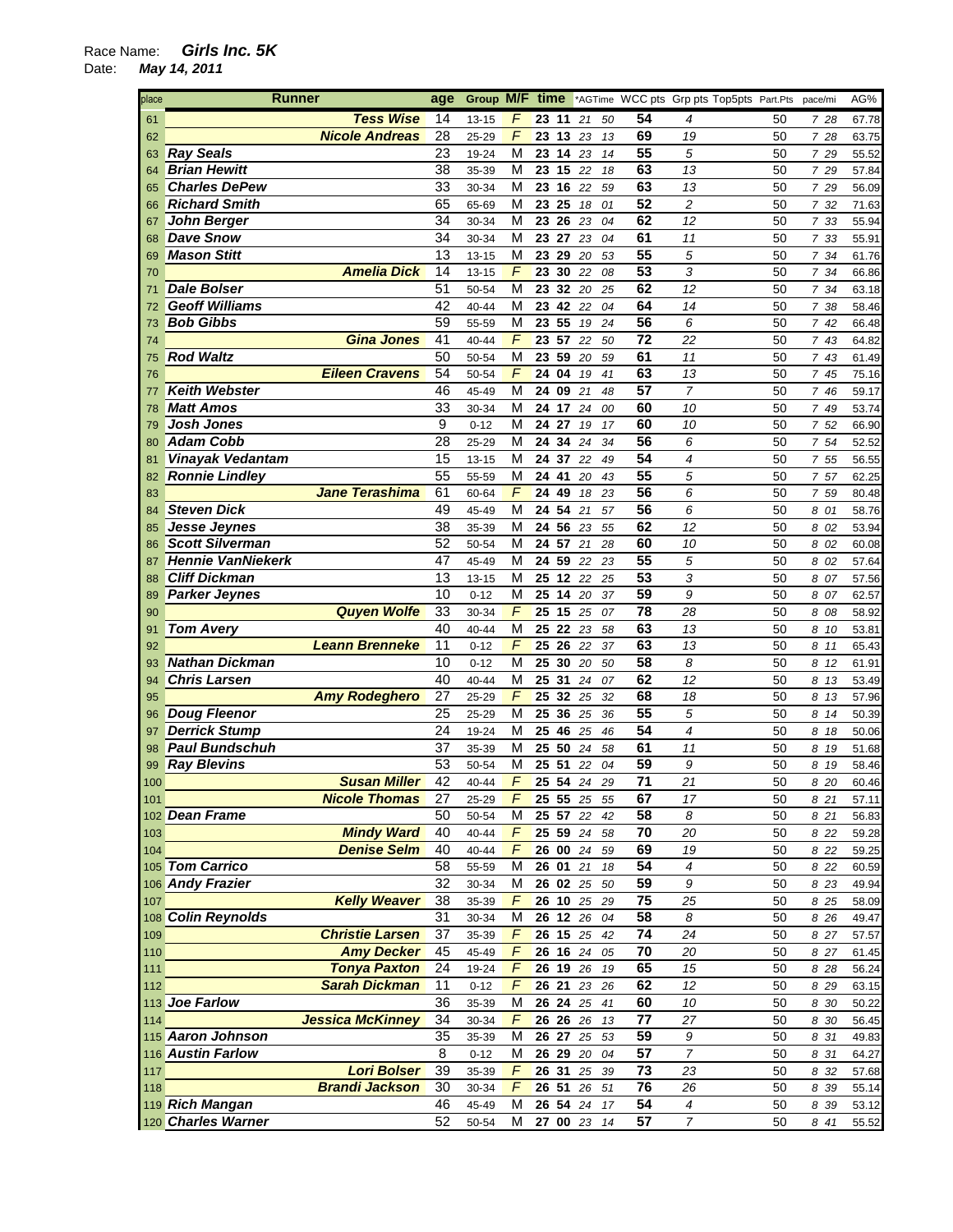| place | Runner                       | age             | Group     | <b>M/F</b>              | time        |       |        |    | *AGTime WCC pts Grp pts Top5pts Part.Pts |                          |    | pace/mi | AG%   |
|-------|------------------------------|-----------------|-----------|-------------------------|-------------|-------|--------|----|------------------------------------------|--------------------------|----|---------|-------|
|       | 121 Del Cofield              | 35              | 35-39     | М                       | 27          | 04    | 26     | 30 | 58                                       | 8                        | 50 | 843     | 48.69 |
|       | 122 Andrew Hoover            | 15              | $13 - 15$ | M                       | 27 05       |       | 25     | 06 | 52                                       | $\overline{c}$           | 50 | 8 43    | 51.40 |
| 123   | <b>Alexis Gardner</b>        | 15              | 13-15     | $\overline{F}$          | 27          | 06    | 25     | 53 | 52                                       | $\overline{c}$           | 50 | 8 43    | 57.19 |
| 124   | <b>Gabe Crowe</b>            | 9               | $0 - 12$  | M                       | 27          | 07    | 21     | 23 | 56                                       | 6                        | 50 | 8 44    | 60.32 |
| 125   | <b>Jill Crowe</b>            | 36              | 35-39     | F                       | 27          | 08    | 26     | 42 | 72                                       | 22                       | 50 | 8 44    | 55.43 |
| 126   | <b>Manda Light</b>           | 29              | 25-29     | F                       | 27          | 14    | 27     | 14 | 66                                       | 16                       | 50 | 8 46    | 54.35 |
| 127   | <b>Michelle Simpson</b>      | 33              | 30-34     | $\sqrt{2}$              | 27          | 15    | 27     | 06 | 75                                       | 25                       | 50 | 8 46    | 54.60 |
| 128   | <b>Angie Carpenter</b>       | 36              | 35-39     | $\sqrt{2}$              | 27          | 16    | 26     | 50 | 71                                       | 21                       | 50 | 8 47    | 55.16 |
| 129   | <b>Brenda Baumer</b>         | 47              | 45-49     | F                       | 27          | 22    | 24     | 30 | 69                                       | 19                       | 50 | 8 49    | 60.40 |
| 130   | <b>Jeremy Browning</b>       | 29              | 25-29     | М                       | 27          | 23    | 27     | 22 | 54                                       | $\overline{4}$           | 50 | 8 49    | 47.15 |
| 131   | <b>Dustin Russell</b>        | 31              | 30-34     | M                       | 27          | 26    | 27     | 18 | $\overline{57}$                          | $\overline{7}$           | 50 | 8 50    | 47.25 |
| 132   | <b>Becca Catey</b>           | 11              | $0 - 12$  | F                       | 27          | 30    | 24     | 28 | 61                                       | 11                       | 50 | 8 51    | 60.51 |
|       | 133 Steve Lair               | 44              | 40-44     | M                       | 27          | 32    | 25     | 15 | 61                                       | 11                       | 50 | 8 52    | 51.10 |
|       | 134 Rick Bolser              | $\overline{42}$ | 40-44     | $\overline{\mathsf{M}}$ | 27          | 33    | 25     | 39 | 60                                       | 10                       | 50 | 8 52    | 50.29 |
| 135   | <b>Aimee Weaver</b>          | 23              | 19-24     | F                       | 27          | 39    | 27     | 39 | 64                                       | 14                       | 50 | 8 54    | 53.53 |
| 136   | <b>Michelle Vance</b>        | 37              | 35-39     | F                       | 27          | 40    | 27     | 06 | 70                                       | 20                       | 50 | 8 54    | 54.62 |
| 137   | <b>Aimee VanMiddlesworth</b> | 41              | 40-44     | F                       | 27          | 46    | 26     | 28 | 68                                       | 18                       | 50 | 8 56    | 55.91 |
| 138   | <b>Christina Falcone</b>     | 33              | 30-34     | $\sqrt{2}$              | 27          | 47    | 27     | 38 | 74                                       | 24                       | 50 | 8 57    | 53.55 |
| 139   | <b>Rinda Kieffer</b>         | 34              | 30-34     | $\sqrt{ }$              | 27          | 48    | 27     | 34 | 73                                       | 23                       | 50 | 8 57    | 53.67 |
|       | 140 Greg Turner              | 31              | 30-34     | M                       | 27          |       | 52 27  | 44 | 56                                       | 6                        | 50 | 8 58    | 46.52 |
| 141   | <b>Kevin Shelley</b>         | 45              | 45-49     | М                       | 27          | 59    | 25     | 28 | 53                                       | 3                        | 50 | 9 00    | 50.66 |
|       | 142 Greg Kurtz               | 54              | 50-54     | M                       | 28 03       |       | 23     | 45 | 56                                       | 6                        | 50 | 9 02    | 54.33 |
| 143   | <b>Alexa Lingg</b>           | 15              | $13 - 15$ | F                       | 28          | 04    | 26     | 48 | 51                                       | $\mathcal I$             | 50 | 9 02    | 55.22 |
|       | 144 Kevin Lingg              | 35              | 35-39     | M                       | 28 05       |       | 27     | 29 | $\overline{57}$                          | $\overline{7}$           | 50 | 9 02    | 46.93 |
|       | 145 Brian Weaver             | 42              | 40-44     | M                       | 28 09       |       | 26     | 12 | 59                                       | 9                        | 50 | 9 04    | 49.22 |
| 146   | <b>Natalie Williamson</b>    | 15              | $13 - 15$ | F                       | 28          | 11    | 26     | 55 | 50                                       | 0                        | 50 | 9 04    | 54.99 |
| 147   | <b>Adam Melton</b>           | 26              | 25-29     | M                       | 28          | 14    | 28     | 14 | 53                                       | 3                        | 50 | 9 05    | 45.69 |
|       | 148 Clifford Clark           | 57              | 55-59     | M                       | 28          | 17    | 23     | 21 | $\overline{53}$                          | 3                        | 50 | 9 06    | 55.26 |
| 149   | <b>Mary Schwendener-Holt</b> | 48              | 45-49     | F                       | 28          | 18    | 25     | 02 | 68                                       | 18                       | 50 | 9 07    | 59.14 |
| 150   | <b>Aubrey Gibb</b>           | 12              | $0 - 12$  | $\sqrt{ }$              | 28 19       |       | 25     | 45 | 60                                       | 10                       | 50 | 9 07    | 57.49 |
| 151   | <b>Braxtyn Hurley</b>        | 11              | $0 - 12$  | F                       | 28          | 20    | 25     | 12 | 59                                       | 9                        | 50 | 9 07    | 58.73 |
|       | 152 Will Brenneke            | 8               | $0 - 12$  | М                       | 28          | 26    | 21     | 33 | 55                                       | 5                        | 50 | 9 09    | 59.86 |
| 153   | <b>Heather Wampole</b>       | 29              | 25-29     | F                       | 28          | 27    | 28     | 27 | 65                                       | 15                       | 50 | 9 09    | 52.02 |
| 154   | <b>Denise Retz</b>           | 32              | 30-34     | $\overline{F}$          | 28 27       |       | 28     | 22 | $\overline{72}$                          | 22                       | 50 | 9 09    | 52.17 |
|       | 155 David Musser             | 49              | 45-49     | M                       | 28          | 29    | 25     | 07 | 52                                       | $\overline{c}$           | 50 | 9 10    | 51.37 |
|       | 156 Jack Frech               | 44              | 40-44     | M                       | 28 32       |       | 26     | 10 | 58                                       | 8                        | 50 | 9 11    | 49.31 |
| 157   | <b>Margy Smith</b>           | 63              | 60-64     | $\overline{F}$          | 28          | 33    | 20     | 32 | 55                                       | 5                        | 50 | 9 11    | 72.10 |
| 158   | <b>Elisha Frazier</b>        | 29              | 25-29     | F                       | 28          | 34    | 28     | 34 | 64                                       | 14                       | 50 | 9 12    | 51.81 |
| 159   | <b>Kimberly Hall</b>         | 45              | 45-49     | F                       | 28          | 35 26 |        | 13 | 67                                       | 17                       | 50 | 9 12    | 56.47 |
|       | 160 Justin Scheiben          | 30              | 30-34     | M                       | 28          | 52    | 28     | 48 | 55                                       | 5                        | 50 | 9 17    | 44.80 |
| 161   | <b>Brittney Ruter</b>        | 25              | 25-29     | F                       | 28 56 28 56 |       |        |    | 63                                       | 13                       | 50 | 9 19    | 51.15 |
| 162   | <b>Traci Nobbe</b>           | 43              | 40-44     | F                       | 28 58 27    |       |        | 08 | 67                                       | 17                       | 50 | 9 19    | 54.56 |
|       | 163 Robert May               | 27              | 25-29     | M                       | 28 59 28    |       |        | 59 | 52                                       | $\overline{c}$           | 50 | 9 20    | 44.51 |
| 164   | <b>Missy Moore</b>           | 43              | 40-44     | F                       | 29 03 27 12 |       |        |    | 66                                       | 16                       | 50 | 9 21    | 54.40 |
| 165   | <b>Anya Johnsman</b>         | 27              | 25-29     | F                       | 29 20 29    |       |        | 20 | 62                                       | 12                       | 50 | 9 26    | 50.45 |
| 166   | <b>Betsy Bowman</b>          | 29              | 25-29     | $\overline{F}$          | 29          | 32    | 29     | 32 | 61                                       | 11                       | 50 | 9 30    | 50.11 |
|       | 167 Michael Jacob            | 33              | 30-34     | М                       | 29 38 29    |       |        | 18 | 54                                       | $\overline{4}$           | 50 | 9 32    | 44.04 |
| 168   | <b>Katie Emmenegger</b>      | 19              | 19-24     | F                       | 29 41       |       | 29     | 34 | 63                                       | 13                       | 50 | 9 33    | 50.05 |
|       | 169 George Stallings         | 62              | 60-64     | M                       | 29 45 23    |       |        | 31 | 52                                       | 2                        | 50 | 9 35    | 54.87 |
|       | 170 Ravi Vedantam            | 50              | 50-54     | М                       | 29 49 26 05 |       |        |    | 55                                       | 5                        | 50 | 9 36    | 49.46 |
| 171   | <b>Mary Catey</b>            | 46              | 45-49     | $\sqrt{2}$              | 29 51       |       | $27\,$ | 03 | 66                                       | 16                       | 50 | 9 36    | 54.71 |
|       | 172 Doug Brenneke            | 44              | 40-44     | M                       | 29 52 27    |       |        | 23 | 57                                       | $\boldsymbol{7}$         | 50 | 9 37    | 47.11 |
| 173   | <b>Amy Barrett</b>           | 41              | 40-44     | $\overline{F}$          | 29 53 28    |       |        | 29 | 65                                       | 15                       | 50 | 9 37    | 51.95 |
|       | 174 Alex Baxter              | 16              | 16-18     | M                       | 29 54 28    |       |        | 10 | 50                                       | 0                        | 50 | 9 37    | 45.81 |
| 175   | <b>Helena Sherer</b>         | 24              | 19-24     | F                       | 29 55 29    |       |        | 55 | 62                                       | 12                       | 50 | 9 38    | 49.47 |
| 176   | <b>Chelsea Hale</b>          | 18              | 16-18     | F                       | 29 56 29    |       |        | 37 | $\overline{51}$                          | $\mathbf{1}$             | 50 | 9 38    | 49.98 |
|       | 177 Thomas Hale              | 50              | 50-54     | M                       | 29 57       |       | 26     | 12 | 54                                       | $\overline{\mathcal{L}}$ | 50 | 9 38    | 49.24 |
| 178   | <b>Anita Dwenger</b>         | 46              | 45-49     | $\sqrt{2}$              | 29 58 27    |       |        | 10 | 65                                       | 15                       | 50 | 9 3 9   | 54.49 |
|       | 179 Thomas Sheard            | 57              | 55-59     | M                       | 29 59 24    |       |        | 45 | 52                                       | 2                        | 50 | 9 39    | 52.12 |
| 180   | <b>Danielle Acton</b>        | 19              | 19-24     | F                       | 30 00 29    |       |        | 53 | 61                                       | 11                       | 50 | 9 39    | 49.53 |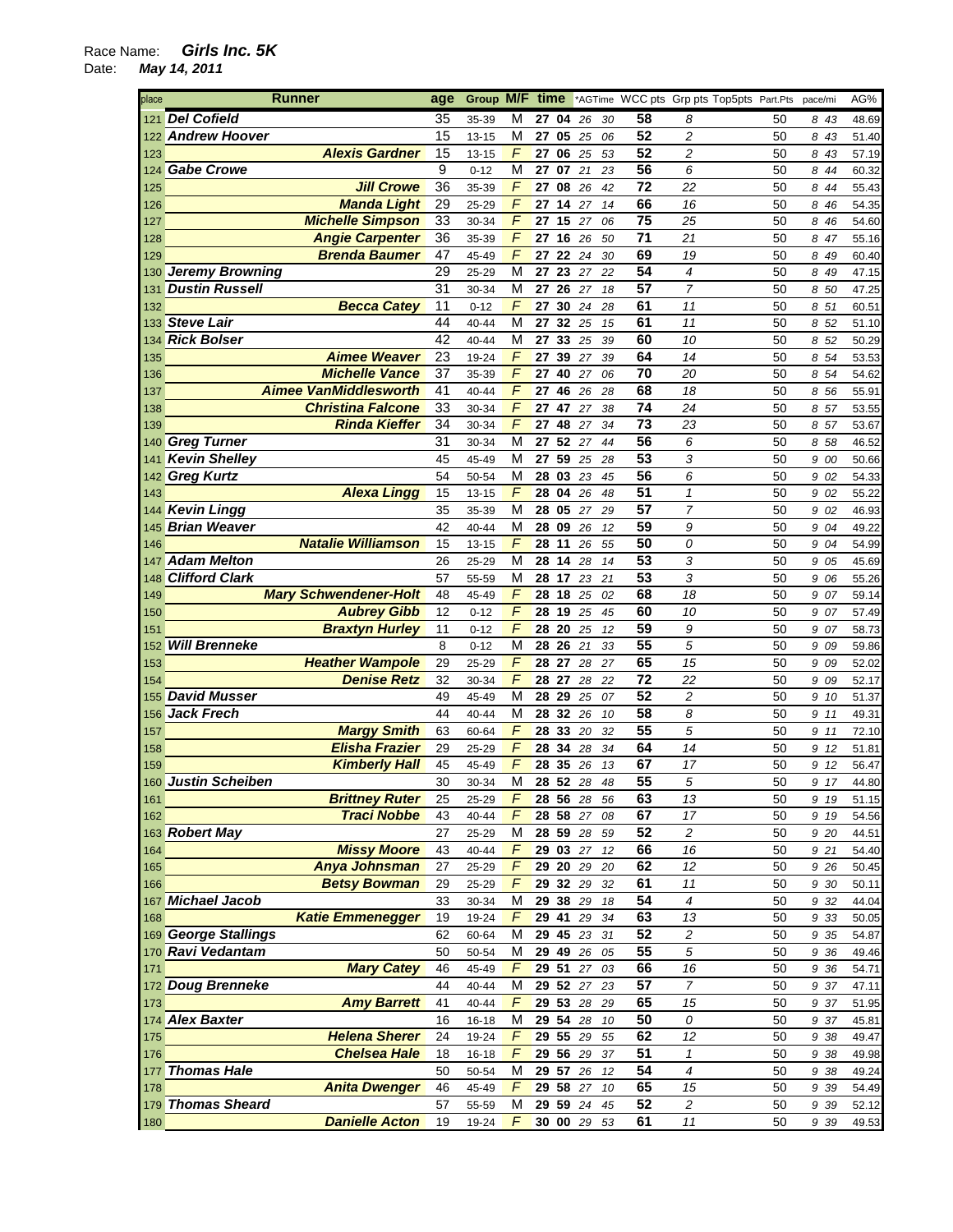| place | <b>Runner</b>                  | age | Group M/F time |                |       |          |    |                 | *AGTime WCC pts Grp pts Top5pts Part.Pts |    | pace/mi | AG%   |
|-------|--------------------------------|-----|----------------|----------------|-------|----------|----|-----------------|------------------------------------------|----|---------|-------|
| 181   | Jessica Gabbard                | 35  | 35-39          | F              | 30 01 | 29       | 40 | 69              | 19                                       | 50 | 9 40    | 49.89 |
| 182   | <b>Jonathan Geise</b>          | 24  | 19-24          | M              | 30 02 | 30       | 02 | 53              | 3                                        | 50 | 9 40    | 42.95 |
| 183   | <b>Stacy Brenneke</b>          | 40  | 40-44          | $\sqrt{2}$     | 30 07 | 28       | 56 | 64              | 14                                       | 50 | 9 42    | 51.15 |
| 184   | <b>Matt Glover</b>             | 15  | 13-15          | M              | 30 10 | 27       | 57 | 51              | $\mathbf{1}$                             | 50 | 9 43    | 46.15 |
| 185   | <b>Cindy Elzemeyer</b>         | 37  | 35-39          | F              | 30 16 | 29       | 38 | 68              | 18                                       | 50 | 9 45    | 49.93 |
| 186   | <b>Melanie McDaniel</b>        | 46  | 45-49          | $\overline{F}$ | 30 17 | 27       | 27 | 64              | 14                                       | 50 | 9 45    | 53.92 |
| 187   | <b>Molly Spohn</b>             | 19  | 19-24          | $\overline{F}$ | 30 18 | 30       | 11 | 60              | 10                                       | 50 | 9 45    | 49.04 |
| 188   | <b>Heather Caldwell</b>        | 34  | 30-34          | $\sqrt{2}$     | 30 20 | 30       | 05 | 71              | 21                                       | 50 | 9 46    | 49.19 |
| 189   | <b>Tad Barrett</b>             | 37  | 35-39          | M              | 30 21 | 29       | 19 | 56              | 6                                        | 50 | 9 4 6   | 43.99 |
| 190   | <b>Cameran Jones</b>           | 12  | $0 - 12$       | F              | 30 22 | 27       | 36 | 58              | 8                                        | 50 | 9 46    | 53.61 |
| 191   | <b>Jerry Jones</b>             | 43  | 40-44          | M              | 30 23 | 28       | 04 | 56              | 6                                        | 50 | 9 47    | 45.95 |
| 192   | <b>Belinda Gray</b>            | 52  | 50-54          | F              | 30 34 | 25       | 41 | 62              | 12                                       | 50 | 9 50    | 57.63 |
|       | 193 Steve Dailey               | 52  | 50-54          | M              | 30 41 | 26       | 24 | $\overline{53}$ | 3                                        | 50 | 9 53    | 48.85 |
|       | 194 John McFarland             | 43  | 40-44          | M              | 30 42 | 28       | 22 | 55              | 5                                        | 50 | 9 53    | 45.48 |
| 195   | <b>Beth Beatty</b>             | 36  | 35-39          | F              | 30    | 43<br>30 | 14 | 67              | 17                                       | 50 | 9 53    | 48.96 |
| 196   | <b>Lora Lock</b>               | 41  | 40-44          | F              | 30 44 | 29       | 18 | 63              | 13                                       | 50 | 9 54    | 50.52 |
| 197   | <b>Andrew Wilmot</b>           | 9   | $0 - 12$       | M              | 30 45 | 24       | 15 | 54              | $\overline{4}$                           | 50 | 9 54    | 53.20 |
| 198   | <b>Joe Wilmot</b>              | 35  | 35-39          | M              | 30 50 | 30       | 11 | 55              | 5                                        | 50 | 9 55    | 42.74 |
| 199   | <b>Lindsay DeSantis</b>        | 23  | 19-24          | $\sqrt{ }$     | 30 51 | 30       | 51 | 59              | 9                                        | 50 | 9 56    | 47.97 |
| 200   | <b>Stacey Davis</b>            | 19  | 19-24          | F              | 30 52 | 30       | 45 | 58              | 8                                        | 50 | 9 56    | 48.14 |
| 201   | <b>Mariah Seals</b>            | 19  | 19-24          | F              | 31    | 00<br>30 | 53 | 57              | $\overline{7}$                           | 50 | 9 59    | 47.93 |
| 202   | <b>Celeste Badger</b>          | 28  | 25-29          | F              | 31 01 | 31       | 01 | 60              | 10                                       | 50 | 9 59    | 47.72 |
| 203   | <b>Christie Ferriell</b>       | 30  | 30-34          | $\overline{F}$ | 31    | 07<br>31 | 06 | 70              | 20                                       | 50 | 10 01   | 47.58 |
| 204   | <b>Justin Ferriell</b>         | 32  | 30-34          | M              | 31    | 08<br>30 | 53 | $\overline{53}$ | 3                                        | 50 | 10 01   | 41.76 |
| 205   | <b>Marcos Ponce</b>            | 35  | 35-39          | М              | 31 15 | 30       | 35 | 54              | $\overline{\mathcal{A}}$                 | 50 | 10 04   | 42.17 |
| 206   | <b>Doug Armstrong</b>          | 33  | 30-34          | M              | 31 20 | 30       | 58 | 52              | 2                                        | 50 | 10 05   | 41.65 |
| 207   | <b>Curt Spauling</b>           | 49  | 45-49          | M              | 31    | 22<br>27 | 39 | 51              | 1                                        | 50 | 10 06   | 46.64 |
| 208   | <b>Jack Rusch</b>              | 39  | 35-39          | M              | 31 23 | 29       | 53 | 53              | 3                                        | 50 | 10 06   | 43.17 |
| 209   | <b>Joe Tourner</b>             | 19  | 19-24          | M              | 31    | 26<br>30 | 46 | 52              | $\overline{c}$                           | 50 | 10 07   | 41.92 |
| 210   | Sam Brenneke                   | 10  | $0 - 12$       | M              | 31    | 34<br>25 | 48 | $\overline{53}$ | 3                                        | 50 | 10 10   | 50.01 |
| 211   | <b>Mitchel Legg</b>            | 28  | 25-29          | M              | 31    | 37<br>31 | 37 | 51              | $\mathbf{1}$                             | 50 | 10 11   | 40.81 |
| 212   | <b>Ashley Valentine-Derrer</b> | 38  | 35-39          | F              | 31    | 40<br>30 | 50 | 66              | 16                                       | 50 | 10 12   | 48.00 |
| 213   | <b>Angie Witham</b>            | 48  | 45-49          | F              | 31 48 | 28       | 07 | 63              | 13                                       | 50 | 10 14   | 52.63 |
| 214   | <b>Courtney Dunnington</b>     | 12  | $0 - 12$       | $\overline{F}$ | 31    | 52 28    | 58 | 57              | 7                                        | 50 | 10 15   | 51.09 |
|       | 215 Brad Glover                | 20  | 19-24          | M              | 31    | 54<br>31 | 34 | 51              | $\mathbf{1}$                             | 50 | 10 16   | 40.88 |
| 216   | <b>Kaycee Dobs</b>             | 19  | 19-24          | F              | 31 58 | 31       | 51 | 56              | 6                                        | 50 | 10 17   | 46.48 |
| 217   | <b>Julie Vecera</b>            | 42  | 40-44          | $\overline{F}$ | 32 16 | 30       | 30 | 62              | 12                                       | 50 | 10 23   | 48.53 |
|       | 218 Rocky Vecera               | 41  | 40-44          | M              | 32 17 | 30       | 17 | 54              | $\overline{4}$                           | 50 | 10 23   | 42.60 |
| 219   | <b>Kathie Zaleski</b>          | 35  | 35-39          | F              | 32 23 | 32       | 00 | 65              | 15                                       | 50 | 10 25   | 46.24 |
| 220   | <b>Judy Pierce</b>             | 49  | 45-49          | F              | 32 26 | 28       | 19 | 62              | 12                                       | 50 | 10 26   | 52.25 |
| 221   | <b>Karen Pipes</b>             | 42  | 40-44          | F              | 32 27 | 30       | 40 | 61              | 11                                       | 50 | 10 27   | 48.25 |
| 222   | <b>Megan Frame</b>             | 21  | 19-24          | F              | 32 33 | 32       | 33 | 55              | 5                                        | 50 | 10 29   | 45.47 |
| 223   | <b>Lindsay Boatright</b>       | 31  | 30-34          | F              | 32 34 | 32       | 31 | 69              | 19                                       | 50 | 10 29   | 45.50 |
|       | 224 Jon Carter                 | 40  | $40 - 44$      | M              | 32 48 | 30       | 59 | 53              | 3                                        | 50 | 10 33   | 41.61 |
|       | 225 Jayden Bussell             | 8   | $0 - 12$       | M              |       | 32 50 24 | 53 | 52              | 2                                        | 50 | 10 34   | 51.84 |
| 226   | <b>Lynn Neanen</b>             | 43  | 40-44          | $\sqrt{ }$     |       | 32 53 30 | 48 | 60              | 10                                       | 50 | 10 35   | 48.06 |
| 227   | <b>Katie Rudy</b>              | 31  | 30-34          | $\sqrt{2}$     |       | 32 56 32 | 53 | 68              | 18                                       | 50 | 10 36   | 45.00 |
|       | 228 Doug Brown                 | 49  | 45-49          | M              |       | 32 59 29 | 05 | 50              | 0                                        | 50 | 10 37   | 44.36 |
| 229   | <b>Kelly Dungan</b>            | 30  | 30-34          | F              | 33 01 | 33       | 00 | 67              | 17                                       | 50 | 10 38   | 44.84 |
| 230   | <b>Elisha Vecera</b>           | 34  | 30-34          | F              |       | 33 08 32 | 52 | 66              | 16                                       | 50 | 10 40   | 45.03 |
| 231   | <b>Stacey Neal</b>             | 39  | 35-39          | F              |       | 33 10 32 | 06 | 64              | 14                                       | 50 | 10 41   | 46.12 |
| 232   | <b>Philly Inderstrodt</b>      | 38  | 35-39          | $\overline{F}$ | 33 37 | 32       | 44 | 63              | 13                                       | 50 | 10 49   | 45.21 |
| 233   | <b>Tammy Farmer</b>            | 39  | 35-39          | $\overline{F}$ |       | 33 42 32 | 36 | 62              | 12                                       | 50 | 10 51   | 45.39 |
|       | 234 Bob Swanson                | 63  | 60-64          | M              | 33 49 | 26       | 29 | 51              | $\mathbf{1}$                             | 50 | 10 53   | 48.71 |
| 235   | <b>Anita Williams</b>          | 48  | 45-49          | F              | 33 57 | $30\,$   | 01 | 61              | 11                                       | 50 | 10 56   | 49.30 |
|       | 236 Aaron Glover               | 10  | $0 - 12$       | M              |       | 33 58 27 | 45 | 51              | 1                                        | 50 | 10 56   | 46.48 |
|       | 237 Mike Glover                | 41  | 40-44          | M              |       | 33 59 31 | 53 | 52              | $\overline{\mathbf{c}}$                  | 50 | 10 56   | 40.47 |
| 238   | <b>Lisa Grubaugh</b>           | 41  | 40-44          | $\sqrt{2}$     |       | 34 10 32 | 34 | 59              | 9                                        | 50 | 10 59   | 45.44 |
| 239   | <b>Diana Fahl</b>              | 54  | 50-54          | $\overline{F}$ |       | 34 18 28 | 04 | 61              | $11$                                     | 50 | 11 02   | 52.74 |
|       | 240 Jasson Wickman             | 28  | 25-29          | M              |       | 34 39 34 | 39 | 50              | 0                                        | 50 | 11 09   | 37.23 |
|       |                                |     |                |                |       |          |    |                 |                                          |    |         |       |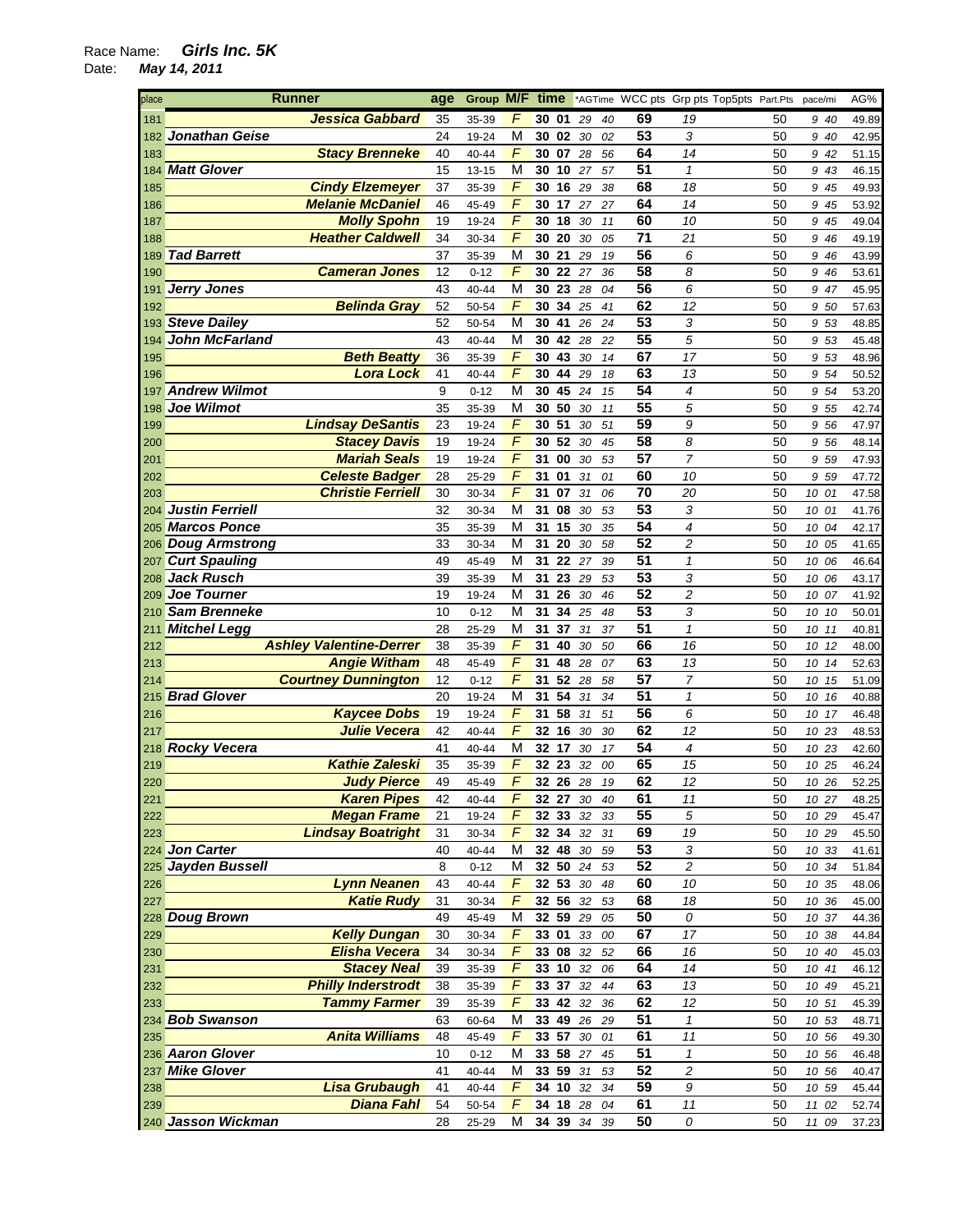| place | <b>Runner</b>                              | age              | Group M/F      |                | time              |    |          |          |                       | *AGTime WCC pts Grp pts Top5pts Part.Pts |          | pace/mi        |    | AG%   |
|-------|--------------------------------------------|------------------|----------------|----------------|-------------------|----|----------|----------|-----------------------|------------------------------------------|----------|----------------|----|-------|
| 241   | <b>Riley Shipman</b>                       | $\overline{7}$   | $0 - 12$       | F              | 34                | 58 | 27       | 34       | 56                    | 6                                        | 50       | 11             | 15 | 53.67 |
| 242   | <b>Geneva Bohlander</b>                    | 49               | 45-49          | $\sqrt{2}$     | 34 59             |    | 30       | 33       | 60                    | 10                                       | 50       | 11 16          |    | 48.44 |
| 243   | <b>Ralana Shelley</b>                      | 40               | 40-44          | F              | 35 01             |    | 33       | 39       | 58                    | 8                                        | 50       | 11             | 16 | 43.99 |
|       | 244 Brian Carpenter                        | 38               | 35-39          | M              | 35                | 18 | 33       | 52       | 52                    | 2                                        | 50       | 11             | 22 | 38.10 |
| 245   | <b>Angie Shipman</b>                       | 38               | 35-39          | F              | 35                | 30 | 34       | 34       | 61                    | 11                                       | 50       | 11 26          |    | 42.82 |
| 246   | <b>Gina Goodman</b>                        | 31               | 30-34          | F              | 35                | 31 | 35       | 28       | 65                    | 15                                       | 50       | 11             | 26 | 41.72 |
|       | <b>Lisa Wicker</b>                         | 25               |                | $\sqrt{2}$     | 35                | 38 | 35       | 38       | 59                    | 9                                        | 50       |                |    |       |
| 247   |                                            | 37               | 25-29          | $\sqrt{2}$     |                   | 39 |          |          | 60                    |                                          |          | 11             | 28 | 41.53 |
| 248   | <b>Kristen Brunton</b>                     |                  | 35-39          |                | 35                |    | 34       | 55       |                       | 10                                       | 50       | 11             | 28 | 42.39 |
| 249   | <b>Cindy Toschlog</b>                      | 38               | 35-39          | F              | 35                | 46 | 34       | 50       | 59                    | 9                                        | 50       | 11             | 31 | 42.50 |
| 250   | <b>Pat Bowers</b>                          | 68               | 65-69          | F              | 35 51             |    | 23       | 48       | 51                    | $\mathbf{1}$                             | 50       | 11 32          |    | 62.18 |
| 251   | <b>Erica Barker</b>                        | 9                | $0 - 12$       | F              | 36 03             |    | 30       | 24       | 55                    | 5                                        | 50       | 11             | 36 | 48.68 |
| 252   | <b>James Weigel</b>                        | 8                | $0 - 12$       | M              | 36                | 09 | 27       | 24       | 50                    | 0                                        | 50       | 11             | 38 | 47.08 |
| 253   | <b>Jane Barker</b>                         | 45               | 45-49          | $\sqrt{2}$     | 36                | 17 | 33       | 16       | 59                    | 9                                        | 50       | 11 41          |    | 44.48 |
| 254   | <b>Jess Gunderson</b>                      | 35               | 35-39          | F              | 36                | 19 | 35       | 54       | 58                    | 8                                        | 50       | 11             | 41 | 41.24 |
| 255   | <b>Patricia Lozano</b>                     | 34               | 30-34          | F              | 36                | 46 | 36       | 28       | 64                    | 14                                       | 50       | 11             | 50 | 40.58 |
| 256   | <b>Angie Dickman</b>                       | 42               | 40-44          | F              | 36                | 49 | 34       | 48       | $\overline{57}$       | $\overline{7}$                           | 50       | 11 51          |    | 42.53 |
| 257   | <b>Elizabeth Farmer</b>                    | 9                | $0 - 12$       | F              | 37                |    | 02 31    | 14       | 54                    | $\overline{\mathcal{A}}$                 | 50       | 11             | 55 | 47.38 |
| 258   | <b>Ann Gibbs</b>                           | 52               | 50-54          | $\sqrt{2}$     | 37                | 12 | 31       | 15       | 60                    | 10                                       | 50       | 11             | 58 | 47.35 |
| 259   | <b>Candace Yount</b>                       | 29               | 25-29          | $\overline{F}$ | 37                | 16 | 37       | 16       | 58                    | 8                                        | 50       | 11             | 59 | 39.71 |
| 260   | <b>Tina Cohee</b>                          | 32               | 30-34          | F              | 37                | 17 | 37       | 11       | 63                    | 13                                       | 50       | 12 00          |    | 39.81 |
| 261   | <b>Katherine Katka</b>                     | 36               | 35-39          | F              | 37                | 30 | 36       | 54       | 57                    | 7                                        | 50       | 12 04          |    | 40.10 |
| 262   | <b>Cassey Kelley</b>                       | 32               | 30-34          | F              | 37                | 37 | 37       | 30       | 62                    | 12                                       | 50       | 12             | 06 | 39.46 |
| 263   | <b>Lori Current</b>                        | 28               | 25-29          | F              | 38                | 13 | 38       | 13       | 57                    | $\overline{7}$                           | 50       | 12             | 18 | 38.73 |
| 264   | <b>Michele McCormick</b>                   | 37               | 35-39          | $\sqrt{2}$     | 38 22             |    | 37       | 34       | 56                    | 6                                        | 50       | 12 21          |    | 39.39 |
| 265   | <b>Shannon Davis</b>                       | 30               | 30-34          | F              | 38                | 23 | 38       | 22       | 61                    | 11                                       | 50       | 12 21          |    | 38.57 |
| 266   | <b>Bobbie Brown</b>                        | 55               | 55-59          | F              | 38                | 38 | 31       | 11       | 56                    | 6                                        | 50       | 12             | 26 | 47.46 |
| 267   | <b>Nikki Creech</b>                        | 36               | 35-39          | F              | 38                | 48 | 38       | 11       | 55                    | 5                                        | 50       | 12 29          |    | 38.76 |
| 268   | <b>Amanda Harris</b>                       | 34               | 30-34          | F              | 38                | 52 | 38       | 33       | 60                    | 10                                       | 50       | 12             | 31 | 38.39 |
| 269   | <b>Krista Retter</b>                       | 39               | 35-39          | $\sqrt{2}$     | 38                | 59 | 37       | 43       | 54                    | $\overline{\mathcal{A}}$                 | 50       | 12             | 33 | 39.24 |
| 270   | <b>Chithra Vedantam</b>                    | 12               | $0 - 12$       | F              | 39 53             |    | 36       | 15       | 53                    | 3                                        | 50       | 12 50          |    | 40.82 |
| 271   | <b>Sayward Salazar</b>                     | 31               | 30-34          | F              | 40                | 08 | 40       | 05       | 59                    | 9                                        | 50       | 12 55          |    | 36.93 |
| 272   | <b>Joan Lodge</b>                          | 48               | 45-49          | F              | 40                | 09 | 35       | 30       | 58                    | 8                                        | 50       | 12 55          |    | 41.68 |
| 273   | <b>Dori Baxter</b>                         | 52               | 50-54          | F              | 40                | 20 | 33       | 53       | 59                    | 9                                        | 50       | 12 59          |    | 43.67 |
| 274   | <b>Regan Klein</b>                         | 10               | $0 - 12$       | F              | 40                | 39 | 35       | 16       | 52                    | $\overline{c}$                           | 50       | 13 05          |    | 41.97 |
| 275   | <b>Chelsea Wilson</b>                      | 19               | 19-24          | $\sqrt{2}$     | 40                | 44 | 40       | 34       | 54                    | $\overline{\mathcal{A}}$                 | 50       | 13 07          |    | 36.48 |
| 276   | <b>Erika Wilson</b>                        | 37               | 35-39          | $\sqrt{2}$     | 40                | 45 | 39       | 54       | 53                    | 3                                        | 50       | 13 07          |    | 37.09 |
|       | 277 Kyle Newton                            | 24               | 19-24          | M              | 40                | 51 | 40       | 51       | 50                    | 0                                        | 50       | 13 09          |    | 31.58 |
| 278   | <b>Casey Runnels</b>                       | 28               | 25-29          | F              | 40 56             |    | 40       | 56       | 56                    | 6                                        | 50       | 13 11          |    | 36.16 |
| 279   | <b>Sasha York</b>                          | 18               | 16-18          | F              | 41                | 06 | 40       | 40       | $\overline{50}$       | 0                                        | 50       | 13             | 14 | 36.40 |
| 280   | <b>Kelly Clark</b>                         | 34               | 30-34          | F              | 41                | 23 | 41       | 03       | 58                    | 8                                        | 50       | 13 19          |    | 36.06 |
| 281   | <b>Cathy Weaver</b>                        | 62               | 60-64          | F              | <b>41 39 30</b>   |    |          | 24       | 54                    | 4                                        | 50       |                |    | 48.68 |
|       | 282 Doug Myers                             | 56               | 55-59          | M              | 41 41             |    | 34       | 42       | 51                    | $\mathbf{1}$                             | 50       | 13 24<br>13 25 |    | 37.18 |
|       | <b>Cindy De Jong</b>                       | 58               | 55-59          | F              | 42 01             |    | 32       |          | 55                    |                                          |          | 13 31          |    |       |
| 283   | <b>Joy Klein</b>                           | 34               |                | F              | 42 03 41          |    |          | 32       | 57                    | 5<br>$\overline{7}$                      | 50<br>50 |                |    | 45.50 |
| 284   | <b>Debbie Dick</b>                         | 43               | 30-34<br>40-44 | $\sqrt{ }$     | 42 04             |    |          | 43<br>24 | 56                    | 6                                        | 50       | 13 32          |    | 35.48 |
| 285   |                                            |                  |                | $\sqrt{2}$     | 42 05             |    | 39       |          | 56                    |                                          |          | 13 32          |    | 37.57 |
| 286   | <b>Kara Newman</b><br><b>Stefanie Schy</b> | 30<br>32         | 30-34          | $\overline{F}$ | 42 18             |    | 42<br>42 | 04       | 55                    | 6<br>5                                   | 50<br>50 | 13 33          |    | 35.18 |
| 287   |                                            |                  | 30-34          |                |                   |    |          | 11       |                       |                                          |          | 13 37          |    | 35.09 |
| 288   | <b>Rhonda Toschlog</b>                     | 46               | 45-49          | F<br>F         | 42 22             |    | 38       | 24       | 57                    | 7                                        | 50       | 13 38          |    | 38.54 |
| 289   | <b>Amy Waltz</b><br><b>Debbie Delk</b>     | 47               | 45-49          | F              | 42 44 38<br>42 45 |    |          | 16       | 56<br>$\overline{55}$ | 6                                        | 50       | 13 45          |    | 38.68 |
| 290   | <b>Ella Nicholson</b>                      | 40               | 40-44          | F              |                   |    | 41       | 04       | 51                    | 5<br>$\mathbf{1}$                        | 50       | 13 46          |    | 36.03 |
| 291   |                                            | $\boldsymbol{7}$ | $0 - 12$       |                | 42 47             |    | 33       | 44       |                       |                                          | 50       | 13 46          |    | 43.87 |
|       | 292 Leland Nicholson                       | 69               | 65-69          | М              | 42 58 31          |    |          | 48       | 51                    | $\mathbf{1}$                             | 50       | 13 50          |    | 40.56 |
|       | 293 Brian Williamson                       | 40               | 40-44          | M              | 43 03             |    | 40       | 41       | 51                    | $\mathbf{1}$                             | 50       | 13 51          |    | 31.71 |
|       | 294 Doug Goeke                             | 35               | 35-39          | M              | 44 01             |    | 43       | 05       | 51                    | 1                                        | 50       | 14 10          |    | 29.94 |
| 295   | <b>Lee Ann Goeke</b>                       | 32               | 30-34          | F              | 44 02 43 54       |    |          |          | 54                    | 4                                        | 50       | 14 10          |    | 33.71 |
| 296   | <b>Teresa Renaker</b>                      | 56               | 55-59          | F              | 44 27             |    | $35\,$   | 23       | 54                    | $\overline{4}$                           | 50       | 14 18          |    | 41.82 |
| 297   | <b>Julie Potter</b>                        | 56               | 55-59          | $\sqrt{2}$     | 44 28             |    | 35       | 24       | 53                    | 3                                        | 50       | 14 19          |    | 41.81 |
|       | 298 Kris Bergan                            | 30               | 30-34          | M              | 44 29             |    | 44       | 22       | 51                    | $\mathbf{1}$                             | 50       | 14 19          |    | 29.07 |
| 299   | <b>Kate Robinson</b>                       | 22               | 19-24          | F              | 44 31             |    | 44       | 31       | 53                    | 3                                        | 50       | 14 20          |    | 33.25 |
| 300   | <b>Courtney Robinson</b>                   | 29               | 25-29          | F              | 44 33             |    | 44 33    |          | 55                    | 5                                        | 50       | 14 20          |    | 33.22 |